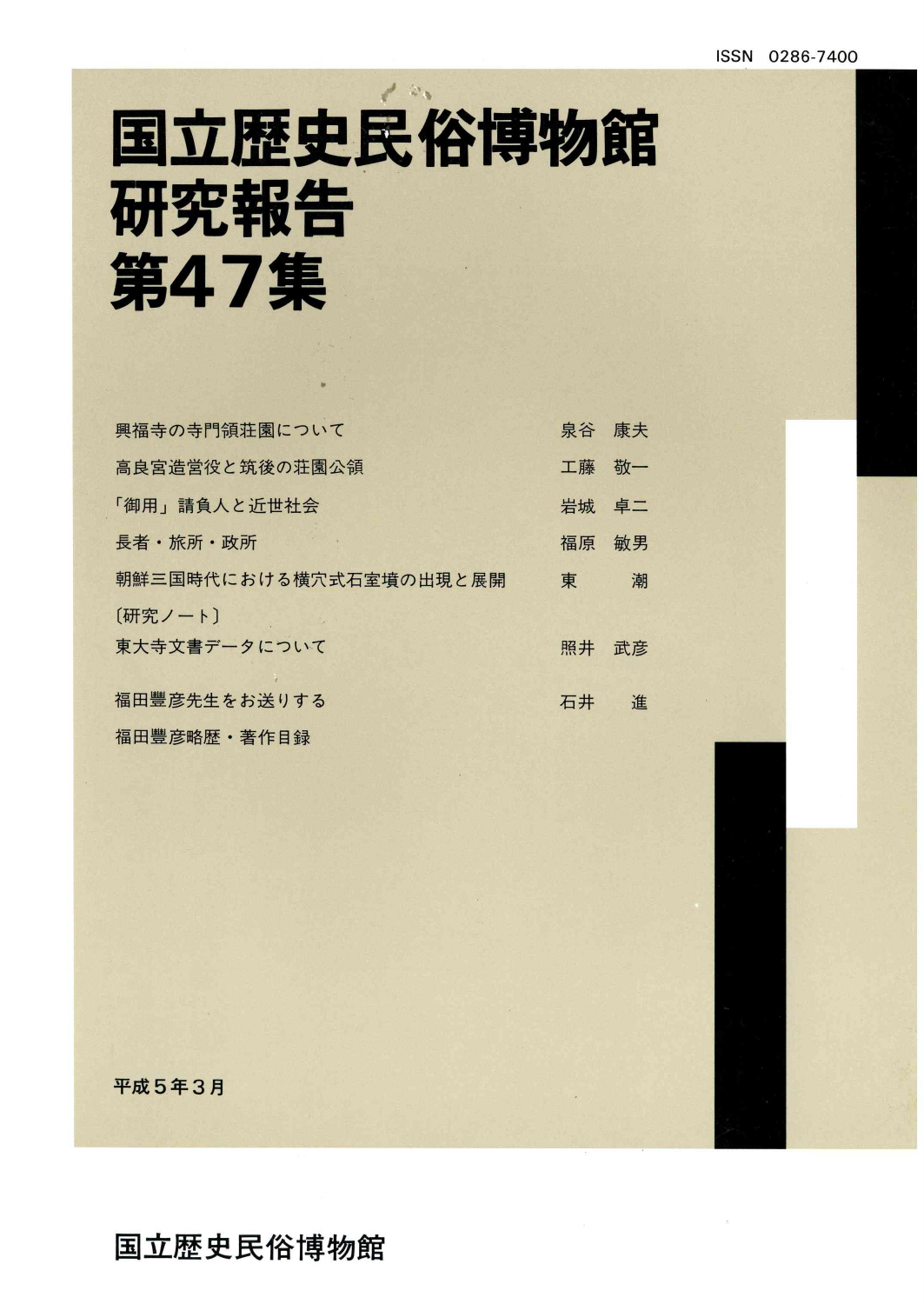## 国立歴史民俗博物館 研究報告 第47集

平成五年三月

| ▓長者・<br><b>▓朝鮮三国時代における横穴式石室墳の出現と展開・</b><br>UM).<br>Milio<br>▓興福寺の寺門領庄園について……<br>▓高良宮造営役と筑後の荘園公領<br>【研究ノート】<br>目<br>「御用」<br>次<br>神幸祭成立の諸相<br>旅所<br>歴博所蔵新史料の紹介<br>請負人と近世社会<br>.<br>・政所<br>岩城<br>東<br>福原<br>泉谷<br>工藤 | 敏男<br>卓二<br>敬<br>康夫<br>潮 | 1<br>71<br>39<br>19<br>1 |
|-------------------------------------------------------------------------------------------------------------------------------------------------------------------------------------------------------------------|--------------------------|--------------------------|
|                                                                                                                                                                                                                   |                          |                          |
|                                                                                                                                                                                                                   |                          |                          |
|                                                                                                                                                                                                                   |                          |                          |
|                                                                                                                                                                                                                   |                          |                          |
| ▓束大寺文書デー<br>タについて<br>照井                                                                                                                                                                                           | 武彦                       | 155                      |
| 福田豐彦略歴・著作目録<br>福<br>田豐彦先生をお送りする:<br>石井                                                                                                                                                                            | 進                        | 135                      |
|                                                                                                                                                                                                                   |                          |                          |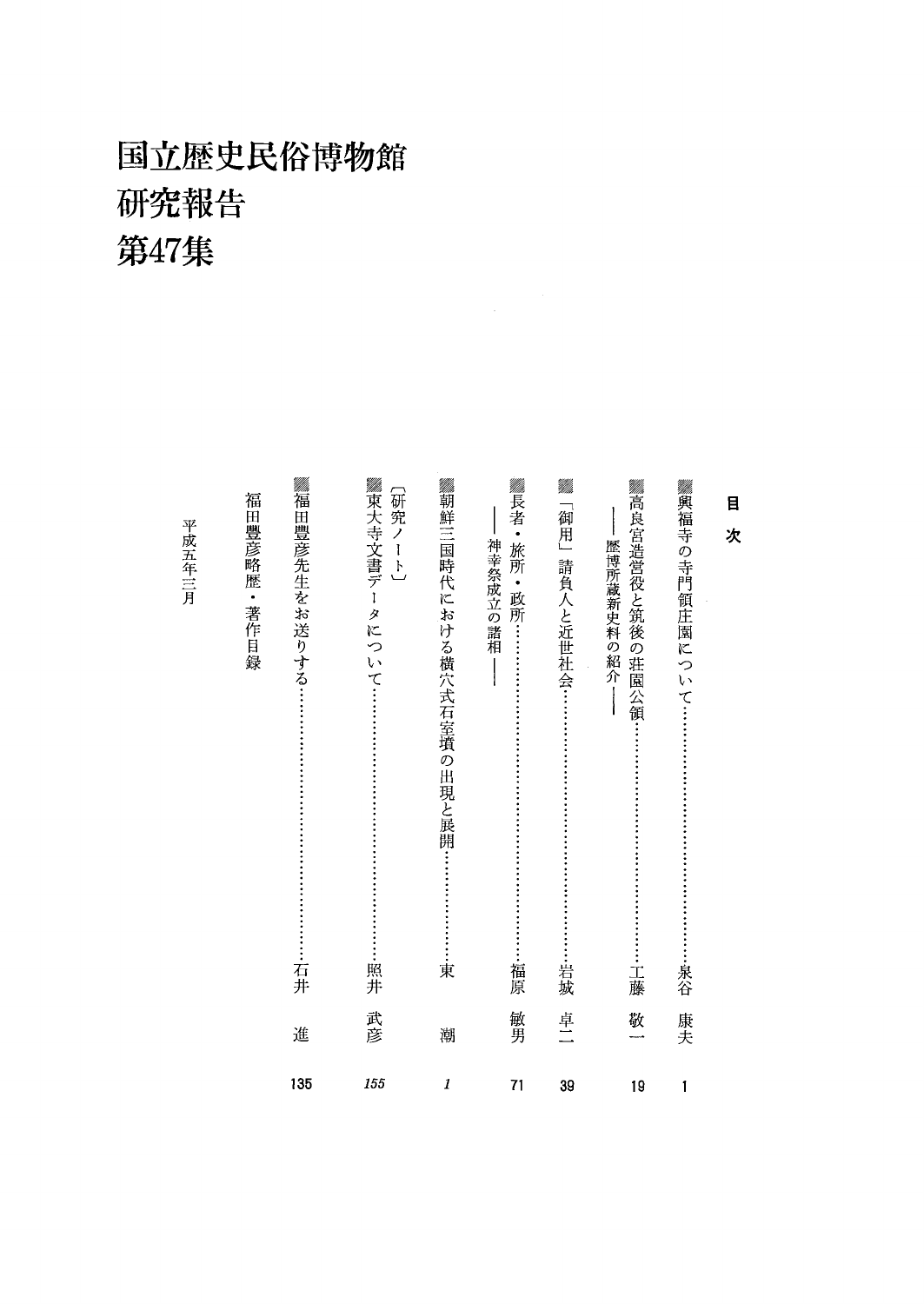### Bulletin of the National Museum of Japanese History vol.47

contents:

| IZUMIYA, Y.          |                                                                                                                                                                                                                                         |
|----------------------|-----------------------------------------------------------------------------------------------------------------------------------------------------------------------------------------------------------------------------------------|
| Kupō, K.             | Labor for the Construction of the Kora Shrine, and the<br>National Museum of Japanese History —                                                                                                                                         |
| IWAKI, T.            |                                                                                                                                                                                                                                         |
| FUKUHARA, T.         | - Aspects of the Establishment of the Shinko Festival -                                                                                                                                                                                 |
| Azuma, U.            | Appearance and Development of Mounded Tombs with<br>Corridor-style Stone Chambers in the Samguk Period<br>in Korea $\cdots$ $\cdots$ $\cdots$ $\cdots$ $\cdots$ $\cdots$ $\cdots$ $\cdots$ $\cdots$ $\cdots$ $\cdots$ $\cdots$ $\cdots$ |
| [Notes]<br>TERUI, T. |                                                                                                                                                                                                                                         |
| Ishii, S.            | Chronology and Bibliography of FUKUDA Toyohiko                                                                                                                                                                                          |

Mar.1993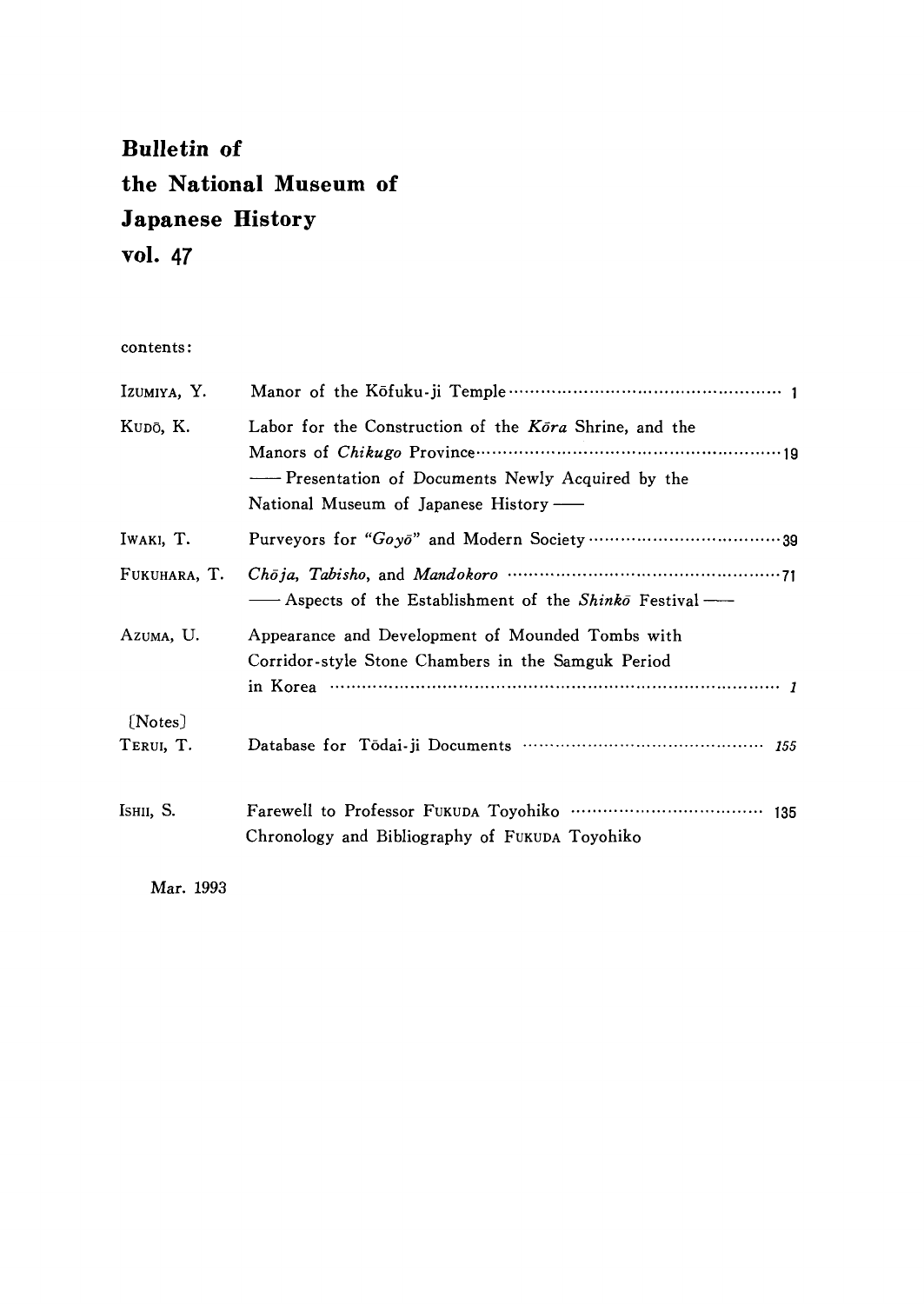国立歴史民俗博物館研究報告 第47集

|   | 平成 5 年 3 月18日<br>平成 5 年 3 月25日 | 印<br>発 | 刷<br>行 | (非売品)                                                        |
|---|--------------------------------|--------|--------|--------------------------------------------------------------|
|   | 編集・発行                          |        |        | 国立歴史民俗博物館<br>〒285 千葉県佐倉市城内町 117<br>電 話 043—486—0123(代表)      |
| 印 | 刷                              |        |        | 第一法規出版株式会社<br>〒107 東京都港区南青山 2 ―11―17<br>電 話 03—3404—2251(代表) |

©Printed in Japan Mar. 1993